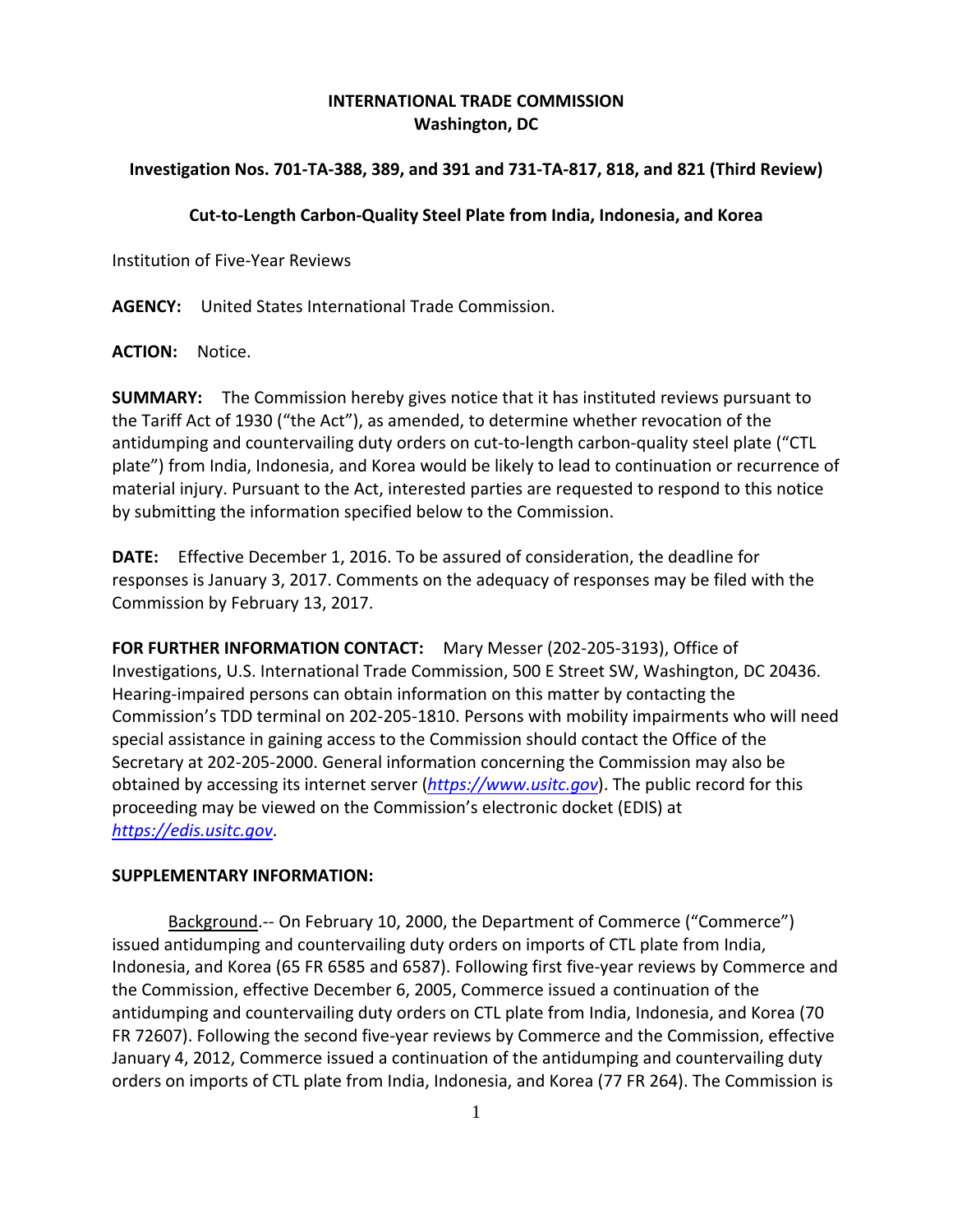now conducting third reviews pursuant to section 751(c) of the Act, as amended (19 USC 1675(c)), to determine whether revocation of the orders would be likely to lead to continuation or recurrence of material injury to the domestic industry within a reasonably foreseeable time. Provisions concerning the conduct of this proceeding may be found in the Commission's Rules of Practice and Procedure at 19 CFR parts 201, subparts A and B and 19 CFR part 207, subparts A and F. The Commission will assess the adequacy of interested party responses to this notice of institution to determine whether to conduct full or expedited reviews. The Commission's determinations in any expedited reviews will be based on the facts available, which may include information provided in response to this notice.

Definitions. -- The following definitions apply to these reviews:

- (1) *Subject Merchandise* is the class or kind of merchandise that is within the scope of the five‐year reviews, as defined by the Department of Commerce.
- (2) The *Subject Countries* in these reviews are India, Indonesia, and Korea.
- (3) The *Domestic Like Product* is the domestically produced product or products which are like, or in the absence of like, most similar in characteristics and uses with, the *Subject Merchandise*. In its original determinations and its full first and second five‐year review determinations, the Commission defined the *Domestic Like Product* as all domestically produced CTL steel plate that corresponds to Commerce's scope description, including grade X–70 plate, micro‐alloy steel plate, and plate cut from coils.
- (4) The *Domestic Industry* is the U.S. producers as a whole of the *Domestic Like Product*, or those producers whose collective output of the *Domestic Like Product* constitutes a major proportion of the total domestic production of the product. In its original determinations and its full first and second five‐year review determinations, the Commission defined the *Domestic Industry* as all producers of CTL steel plate, including processors.
- (5) An *Importer* is any person or firm engaged, either directly or through a parent company or subsidiary, in importing the *Subject Merchandise* into the United States from a foreign manufacturer or through its selling agent.

Participation in the proceeding and public service list.‐‐Persons, including industrial users of the *Subject Merchandise* and, if the merchandise is sold at the retail level, representative consumer organizations, wishing to participate in the proceeding as parties must file an entry of appearance with the Secretary to the Commission, as provided in section 201.11(b)(4) of the Commission's rules, no later than 21 days after publication of this notice in the *Federal Register*. The Secretary will maintain a public service list containing the names and addresses of all persons, or their representatives, who are parties to the proceeding.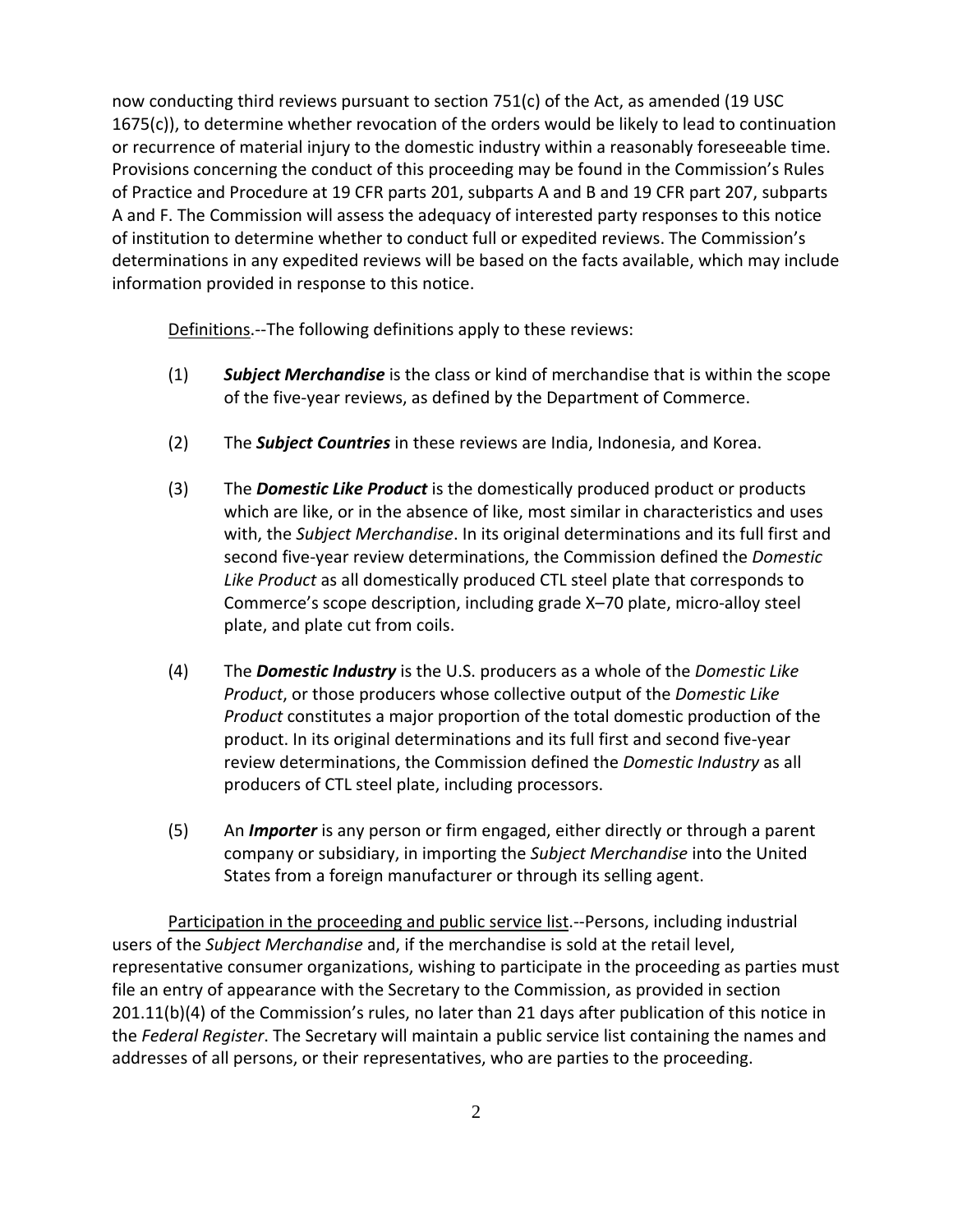Former Commission employees who are seeking to appear in Commission five‐year reviews are advised that they may appear in a review even if they participated personally and substantially in the corresponding underlying original investigation or an earlier review of the same underlying investigation. The Commission's designated agency ethics official has advised that a five‐year review is not the same particular matter as the underlying original investigation, and a five‐year review is not the same particular matter as an earlier review of the same underlying investigation for purposes of 18 U.S.C. 207, the post employment statute for Federal employees, and Commission rule 201.15(b) (19 CFR 201.15(b)), 79 FR 3246 (Jan. 17, 2014), 73 FR 24609 (May 5, 2008). Consequently, former employees are not required to seek Commission approval to appear in a review under Commission rule 19 CFR 201.15, even if the corresponding underlying original investigation or an earlier review of the same underlying investigation was pending when they were Commission employees. For further ethics advice on this matter, contact Carol McCue Verratti, Deputy Agency Ethics Official, at 202‐205‐3088.

Limited disclosure of business proprietary information (BPI) under an administrative protective order (APO) and APO service list.‐‐Pursuant to section 207.7(a) of the Commission's rules, the Secretary will make BPI submitted in this proceeding available to authorized applicants under the APO issued in the proceeding, provided that the application is made no later than 21 days after publication of this notice in the *Federal Register*. Authorized applicants must represent interested parties, as defined in 19 U.S.C. 1677(9), who are parties to the proceeding. A separate service list will be maintained by the Secretary for those parties authorized to receive BPI under the APO.

Certification.‐‐Pursuant to section 207.3 of the Commission's rules, any person submitting information to the Commission in connection with this proceeding must certify that the information is accurate and complete to the best of the submitter's knowledge. In making the certification, the submitter will acknowledge that information submitted in response to this request for information and throughout this proceeding or other proceeding may be disclosed to and used: (i) by the Commission, its employees and Offices, and contract personnel (a) for developing or maintaining the records of this or a related proceeding, or (b) in internal investigations, audits, reviews, and evaluations relating to the programs, personnel, and operations of the Commission including under 5 U.S.C. Appendix 3; or (ii) by U.S. government employees and contract personnel, solely for cybersecurity purposes. All contract personnel will sign appropriate nondisclosure agreements.

Written submissions.‐‐Pursuant to section 207.61 of the Commission's rules, each interested party response to this notice must provide the information specified below. The deadline for filing such responses is January 3, 2017. Pursuant to section 207.62(b) of the Commission's rules, eligible parties (as specified in Commission rule 207.62(b)(1)) may also file comments concerning the adequacy of responses to the notice of institution and whether the Commission should conduct expedited or full reviews. The deadline for filing such comments is February 13, 2017. All written submissions must conform with the provisions of section 201.8 of the Commission's rules; any submissions that contain BPI must also conform with the requirements of sections 201.6, 207.3, and 207.7 of the Commission's rules. The Commission's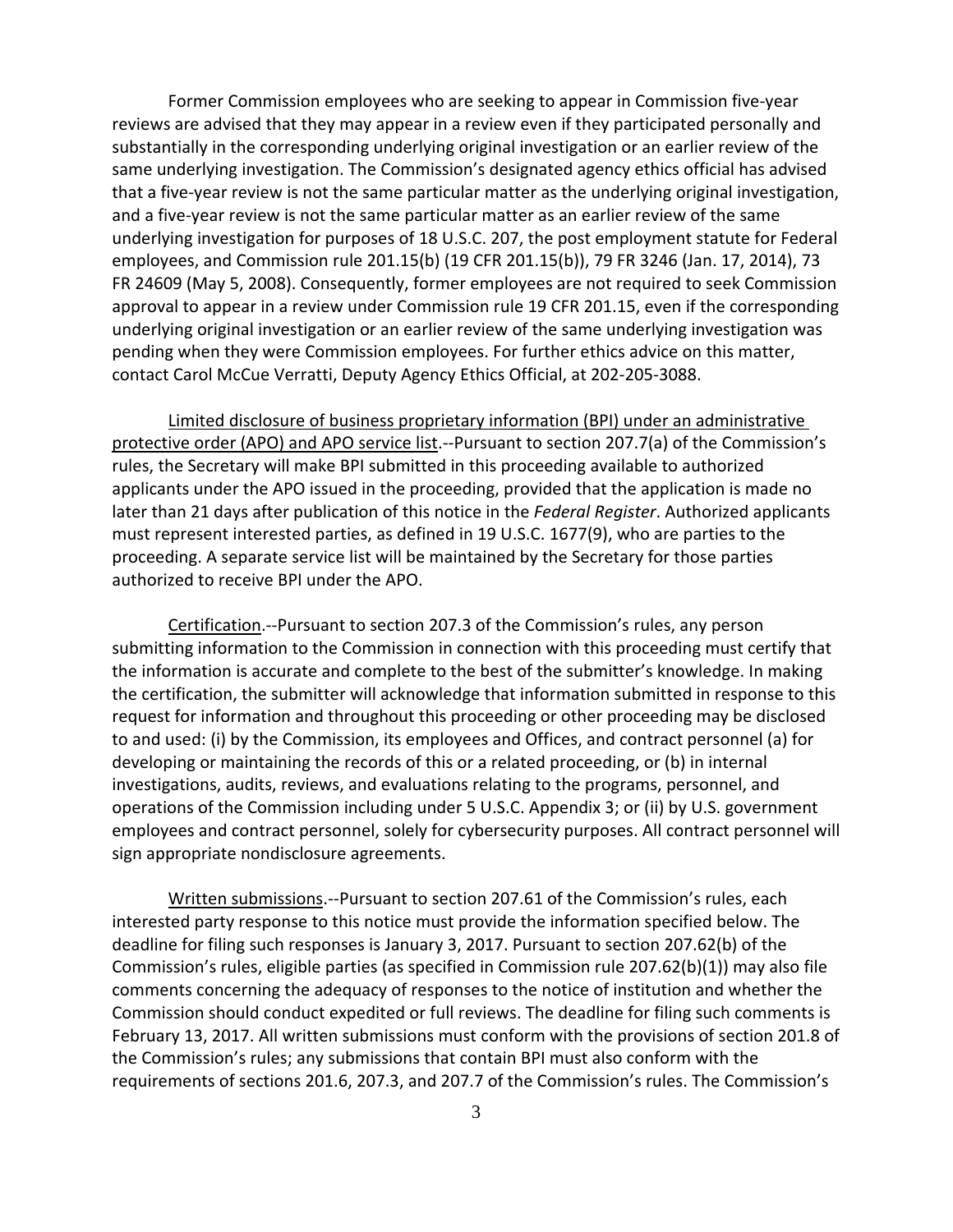Handbook on E‐Filing, available on the Commission's website at *https://edis.usitc.gov*, elaborates upon the Commission's rules with respect to electronic filing. Also, in accordance with sections 201.16(c) and 207.3 of the Commission's rules, each document filed by a party to the proceeding must be served on all other parties to the proceeding (as identified by either the public or APO service list as appropriate), and a certificate of service must accompany the document (if you are not a party to the proceeding you do not need to serve your response).

No response to this request for information is required if a currently valid Office of Management and Budget (OMB) number is not displayed; the OMB number is 3117 0016/USITC No. 16‐5‐375, expiration date June 30, 2017. Public reporting burden for the request is estimated to average 15 hours per response. Please send comments regarding the accuracy of this burden estimate to the Office of Investigations, U.S. International Trade Commission, 500 E Street SW, Washington, DC 20436.

Inability to provide requested information.‐‐Pursuant to section 207.61(c) of the Commission's rules, any interested party that cannot furnish the information requested by this notice in the requested form and manner shall notify the Commission at the earliest possible time, provide a full explanation of why it cannot provide the requested information, and indicate alternative forms in which it can provide equivalent information. If an interested party does not provide this notification (or the Commission finds the explanation provided in the notification inadequate) and fails to provide a complete response to this notice, the Commission may take an adverse inference against the party pursuant to section 776(b) of the Act (19 U.S.C. 1677e(b)) in making its determinations in the reviews.

**INFORMATION TO BE PROVIDED IN RESPONSE TO THIS NOTICE OF INSTITUTION:** If you are a domestic producer, union/worker group, or trade/business association; import/export *Subject Merchandise* from more than one *Subject Country*; or produce *Subject Merchandise* in more than one *Subject Country*, you may file a single response. If you do so, please ensure that your response to each question includes the information requested for each pertinent *Subject Country.* As used below, the term "firm" includes any related firms.

- (1) The name and address of your firm or entity (including World Wide Web address) and name, telephone number, fax number, and E‐mail address of the certifying official.
- (2) A statement indicating whether your firm/entity is an interested party under 19 U.S.C. 1677(9) and if so, how, including whether your firm/entity is a U.S. producer of the *Domestic Like Product*, a U.S. union or worker group, a U.S. importer of the *Subject Merchandi*se, a foreign producer or exporter of the *Subject Merchandise*, a U.S. or foreign trade or business association (a majority of whose members are interested parties under the statute), or another interested party (including an explanation). If you are a union/worker group or trade/business association, identify the firms in which your workers are employed or which are members of your association.
- (3) A statement indicating whether your firm/entity is willing to participate in this proceeding by providing information requested by the Commission.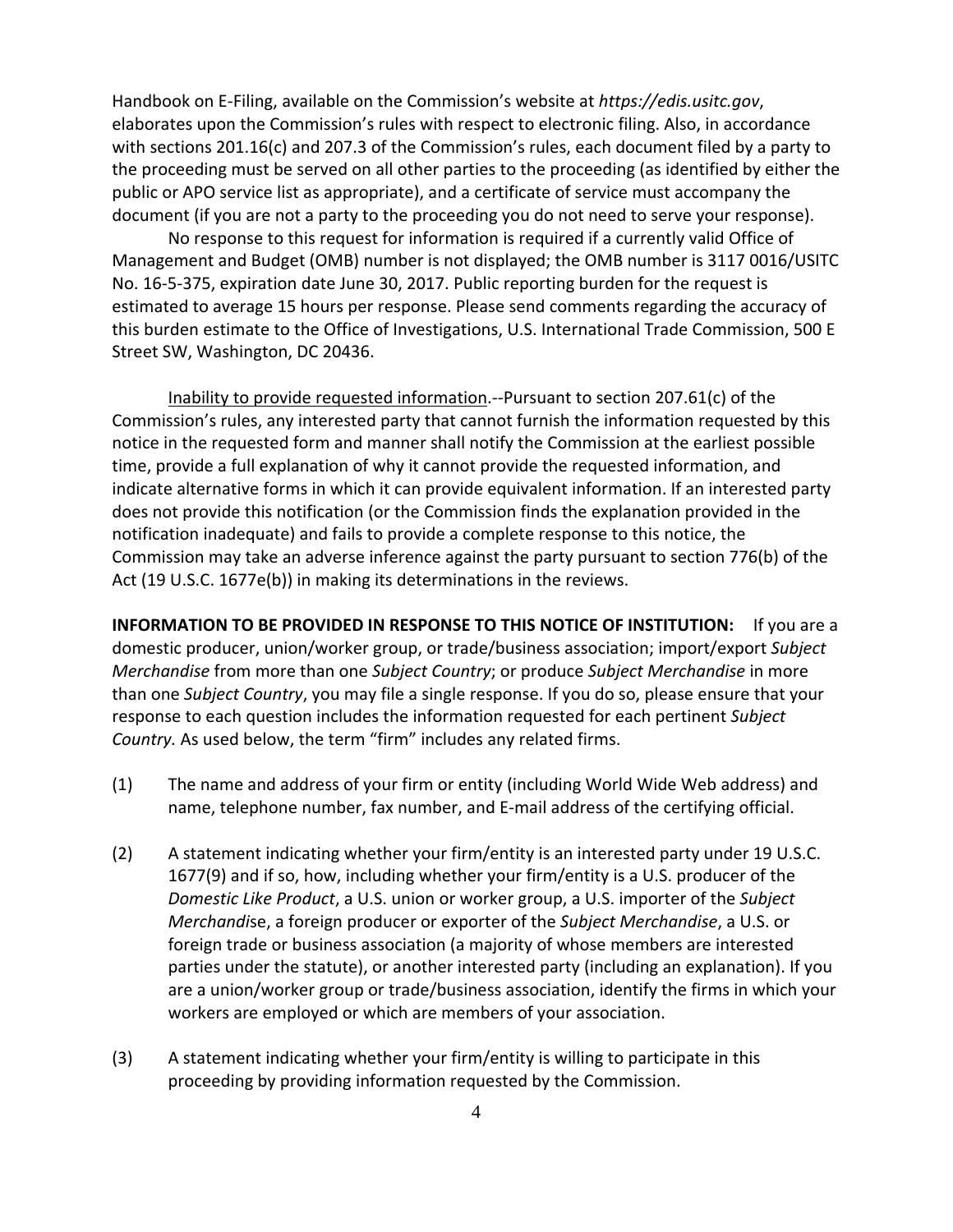- (4) A statement of the likely effects of the revocation of the antidumping and countervailing duty orders on the *Domestic Industry* in general and/or your firm/entity specifically. In your response, please discuss the various factors specified in section 752(a) of the Act (19 U.S.C. 1675a(a)) including the likely volume of subject imports, likely price effects of subject imports, and likely impact of imports of *Subject Merchandise* on the *Domestic Industry*.
- (5) A list of all known and currently operating U.S. producers of the *Domestic Like Product*. Identify any known related parties and the nature of the relationship as defined in section 771(4)(B) of the Act (19 U.S.C. 1677(4)(B)).
- (6) A list of all known and currently operating U.S. importers of the *Subject Merchandise* and producers of the *Subject Merchandise* in each *Subject Country* that currently export or have exported *Subject Merchandise* to the United States or other countries after 2010.
- (7) A list of 3‐5 leading purchasers in the U.S. market for the *Domestic Like Product* and the *Subject Merchandise* (including street address, World Wide Web address, and the name, telephone number, fax number, and E‐mail address of a responsible official at each firm).
- (8) A list of known sources of information on national or regional prices for the *Domestic Like Product* or the *Subject Merchandise* in the U.S. or other markets.
- (9) If you are a U.S. producer of the *Domestic Like Product*, provide the following information on your firm's operations on that product during calendar year 2015, except as noted (report quantity data in short tons and value data in U.S. dollars, f.o.b. plant). If you are a union/worker group or trade/business association, provide the information, on an aggregate basis, for the firms in which your workers are employed/which are members of your association.
	- (a) Production (quantity) and, if known, an estimate of the percentage of total U.S. production of the *Domestic Like Product* accounted for by your firm's(s') production;
	- (b) Capacity (quantity) of your firm to produce the *Domestic Like Product* (that is, the level of production that your establishment(s) could reasonably have expected to attain during the year, assuming normal operating conditions (using equipment and machinery in place and ready to operate), normal operating levels (hours per week/weeks per year), time for downtime, maintenance, repair, and cleanup, and a typical or representative product mix);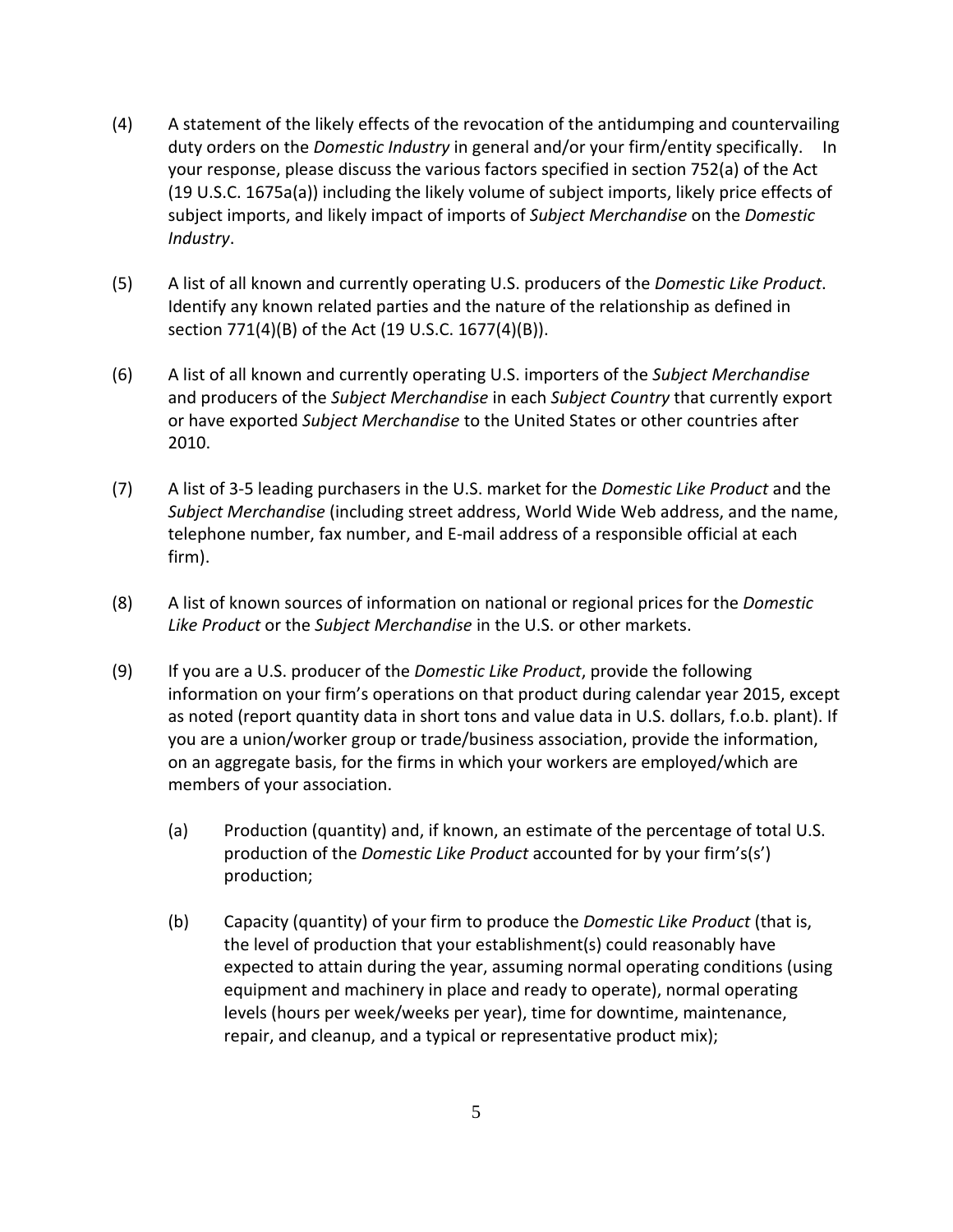- (c) the quantity and value of U.S. commercial shipments of the *Domestic Like Product* produced in your U.S. plant(s);
- (d) the quantity and value of U.S. internal consumption/company transfers of the *Domestic Like Product* produced in your U.S. plant(s); and
- (e) the value of (i) net sales, (ii) cost of goods sold (COGS), (iii) gross profit, (iv) selling, general and administrative (SG&A) expenses, and (v) operating income of the *Domestic Like Product* produced in your U.S. plant(s) (include both U.S. and export commercial sales, internal consumption, and company transfers) for your most recently completed fiscal year (identify the date on which your fiscal year ends).
- (10) If you are a U.S. importer or a trade/business association of U.S. importers of the *Subject Merchandise* from any *Subject Country*, provide the following information on your firm's(s') operations on that product during calendar year 2015 (report quantity data in short tons and value data in U.S. dollars). If you are a trade/business association, provide the information, on an aggregate basis, for the firms which are members of your association.
	- (a) The quantity and value (landed, duty‐paid but not including antidumping or countervailing duties) of U.S. imports and, if known, an estimate of the percentage of total U.S. imports of *Subject Merchandise* from each *Subject Country* accounted for by your firm's(s') imports;
	- (b) the quantity and value (f.o.b. U.S. port, including antidumping and/or countervailing duties) of U.S. commercial shipments of *Subject Merchandise* imported from each *Subject Country*; and
	- (c) the quantity and value (f.o.b. U.S. port, including antidumping and/or countervailing duties) of U.S. internal consumption/company transfers of *Subject Merchandise* imported from each *Subject Country*.
- (11) If you are a producer, an exporter, or a trade/business association of producers or exporters of the *Subject Merchandise* in any *Subject Country*, provide the following information on your firm's(s') operations on that product during calendar year 2015 (report quantity data in short tons and value data in U.S. dollars, landed and duty‐paid at the U.S. port but not including antidumping or countervailing duties). If you are a trade/business association, provide the information, on an aggregate basis, for the firms which are members of your association.
	- (a) Production (quantity) and, if known, an estimate of the percentage of total production of *Subject Merchandise* in each *Subject Country* accounted for by your firm's(s') production;